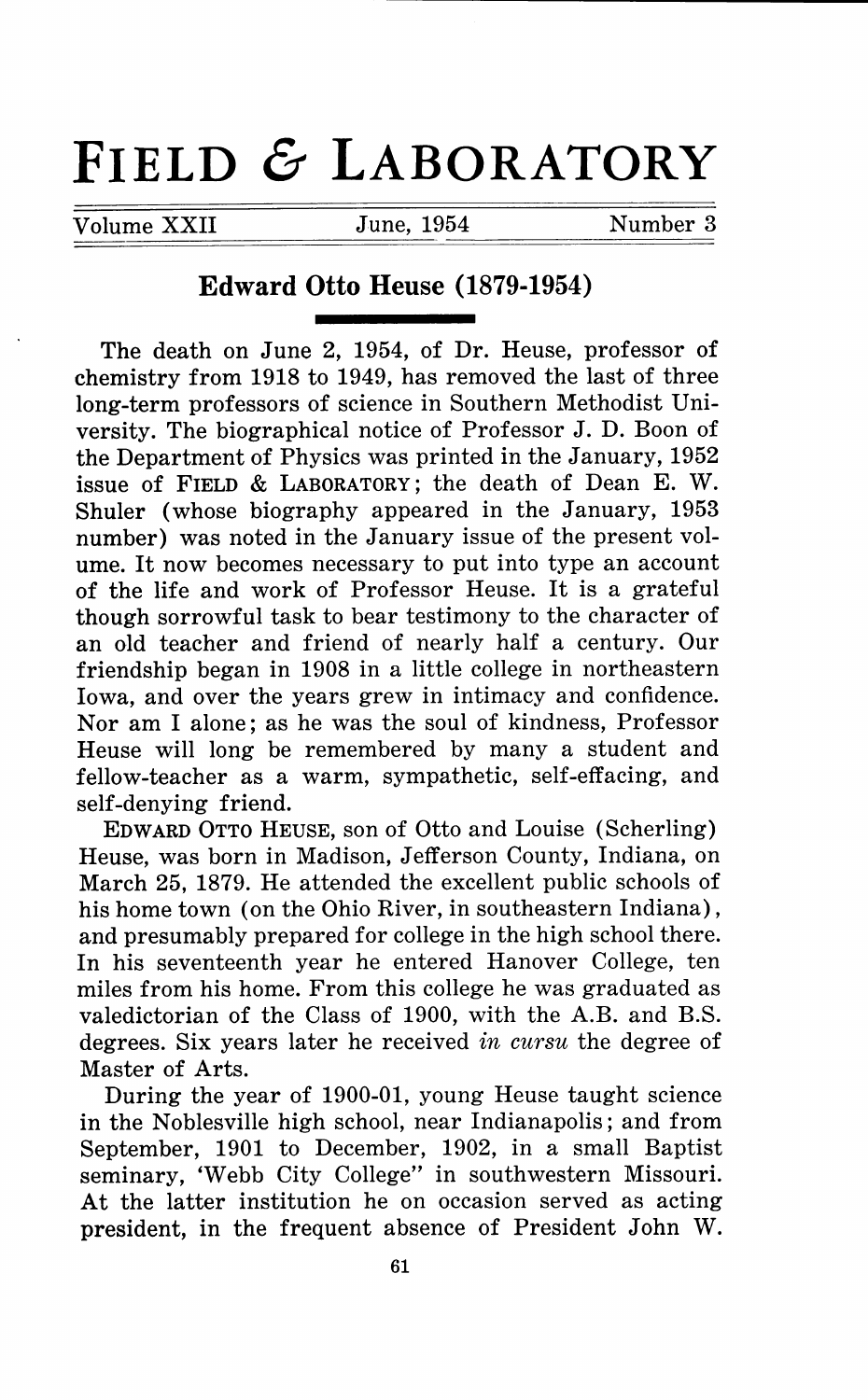Keltner. This "college" (founded in 1897) was soon closed for lack of funds. Subsequently, for a half-year (in the spring of 1903), Heuse was Instructor in Physics and Chemistry at Antioch College, Yellow Springs, Ohio.

Filled with ambition to become a college teacher, Heuse now applied for an assistantship (laboratory and research) in the Department of Chemistry of the University of Illinois. He secured it, and from 1903 to 1907 was so engaged. On June 12, 1907, he received the M.S. degree in chemistry, with a Thesis entitled, "The Decomposition of Hydrated Ammonium Salts, with Special Relation to its Bearing on Molecular Structure." As no suitable college opening appeared at the time, Heuse took for the year 1907-08 an instructorship in science in the Township High School at Streator, LaSalle County, Illinois. In 1908 he married; that fall he began his career as a full-fledged teacher of college students at Upper Iowa University, Fayette, Iowa. Here, with his gracious wife, he spent four happy years. By careful husbanding of his modest salary, he was now enabled to spend two more years in graduate chemistry at the University of Illinois. On June 17, 1914 he received his Ph.D. degree. He spent an additional year on salary at the University of Illinois (1914-15) as Instructor in Chemistry.

The next three years Dr. Heuse taught chemistry at Monmouth College; and then in the fall of 1918 came to Southern Methodist University as professor and head of the Department of Chemistry. Two of his former colleagues at Upper Iowa University - Dr. J. S. McIntosh (Classics) and Dr. A. D. Schuessler (German) - had preceded him to Dallas, to become members of the original faculty (1915) of the University. The University was then in straitened circumstances (partly owing to the War); chemical equipment was meager, and quarters restricted to a few rooms in the basement of Dallas Hall; but Dr. Heuse as always made the best use he could of slender resources. "Monmouth College," he once told me, "had far better means and equipment for work in chemistry than Southern Methodist University then possessed." Much of his school experience had been on a small budget; and uncomplainingly he sought to do the best with the means at hand. His self-effacing and self-denying traits (for which his friends loved him) tended often to take on a shade almost of vice. For his department he often de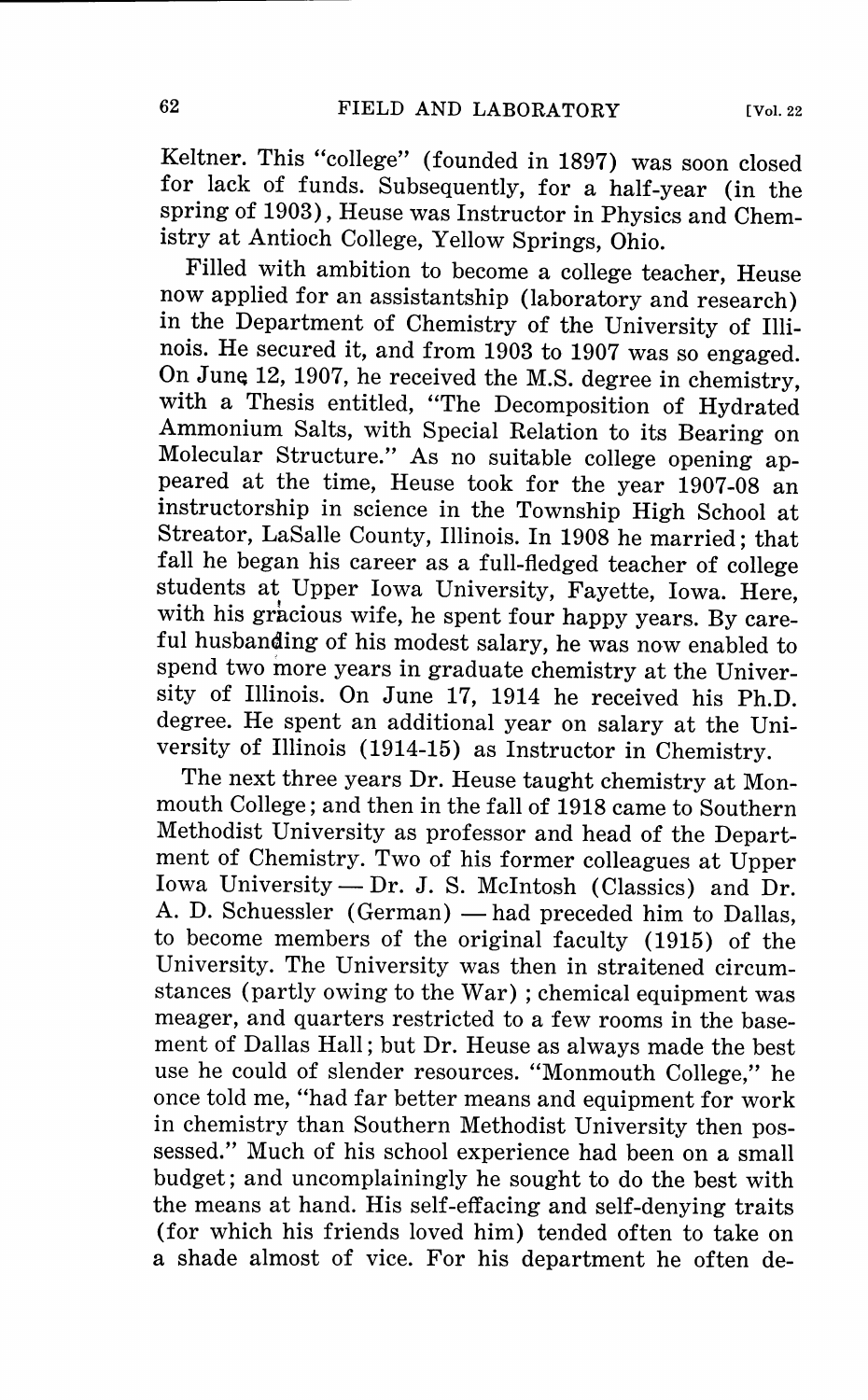manded less than the irreducible minimum; he asked but little for himself. To an interested outsider the Department of Chemistry often appeared then to be the stepchild of the University.

There were some small victories by the way, however. As a graduate student at the University of Illinois he had been elected to the honorary chemical fraternity, Phi Lambda Upsilon; later he became member, then Fellow, of the American Association for the Advancement *o{* Science, the American Chemical Society, and the American Institute of Chemists. His master's Thesis and his doctoral Dissertation, both of them in the field of inorganic and physical chemistry, reflected his greatest interests. His Dissertation, entitled, "A Differential Dynamic Method for the Measurement of Vapor-pressure Lowering", was a masterly piece of work on the air-saturation method of such measurement. Yet in both his *published* Thesis and Dissertation his major professors took senior-authorship  $-$  a procedure that an historian of science would think had passed out of reputable use a century ago, even in German universities.<sup>1</sup> In this as in other matters, Dr. Heuse probably found his reward in the inner consciousness of having done his best in the numerous tasks to which his hands had been laid.

Once I expressed to Professor John H. McGinnis my regret that the early professors at the University had not "kept their hand in research" after attaining the doctorate. With patience and kindness he said, "You don't understand the conditions under which professors worked, in an institution growing up to be university out of a johnson-grass pasture." The situation in the Department of Chemistry when Dr. Heuse came to the University may serve to illustrate how that worked.

Professor John H. Reedy (Ph.D., Yale) was our original professor of chemistry, having come from Southwestern University at Georgetown in 1915. In 1918 he accepted a professorship in chemistry at the University of Illinois. In his last year here (1917-18), the Department included also

<sup>&</sup>lt;sup>1</sup>Thesis and Dissertation were published under the following titles: WILLIAM M.<br>DEHN & E. O. HEUSE, "Decomposition of Hydrated Ammonium Salts." Jour. Amer.<br>Chem. Soc. v. 29, pp. 1137-65, August, 1907. Enwann W. WASHBURN & 342-43 April 1915) published the method employed, but does not say whether the apparatus originally was designed by H. B. Gordon, E. 0. Reuse. or himself. Washburn presented the paper at a November 28, 1914 meeting of the American Physica<br>Socie'y.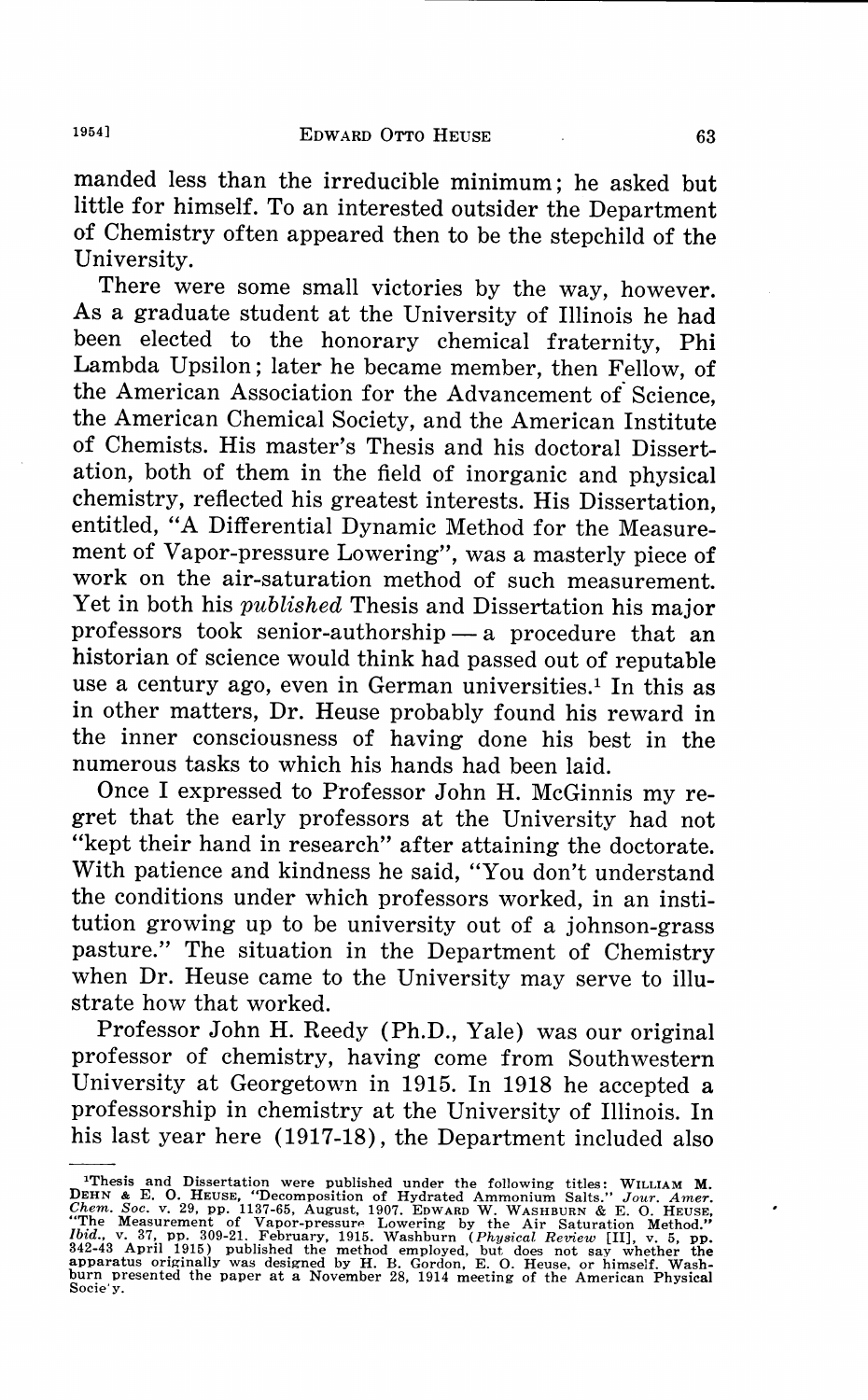Assistant Professor Lyle J. Pletcher and three under-graduate assistants. Pletcher, a Chicago M.S., left the University in 1918 to go into industrial chemistry. As a consequence, the year 1918-19 (Heuse's first with us) saw the chemistry staff reduced to a single undergraduate assistant, Waldo B. Burnett (later to make a solid reputation as an experimental and industrial chemist.) Dr. Reuse gave the lectures of eleven term-courses spread over Fall, Winter, and Spring terms - each course a 5-hour unit. His work-load, spread over the three terms of his first year (based on his gradesheets in the registrar's office), was distributed as follows:

| Fall     | Winter   | Spring   |
|----------|----------|----------|
|          | Chem. 2  | Chem. 3  |
| Chem. 4  | Chem. 5  | Chem. 11 |
| Chem. 51 | Chem. 52 |          |
| Chem. 70 | Chem. 71 | Chem. 72 |
|          |          | Chem. 80 |

This schedule of work (not one greatly to facilitate productive research through its ample leisure) promised to be somewhat lightened in the second year by the appointment of Associate Professor August G. Koenig and two undergraduate assistants. The discovery of oil on Koenig's Mexia properties led to his resignation at the end of the Winter Term (March 25, 1920); as a consequence Dr. Heuse in the Spring Term now had to carry not only the lectures previously assigned to him, but also those of Professor Koenig, with the following results:

| Fall     | Winter   | Spring             |
|----------|----------|--------------------|
|          |          | Chem. $3$ (Sec. 1) |
|          |          | Chem. $3$ (Sec. 2) |
| Chem. 4  | Chem. 5  | Chem. 11           |
|          |          | Chem. 21           |
|          |          | Chem. 53           |
| Chem. 70 | Chem. 71 | Chem. $72$         |
|          |          | Chem. 75           |

He thus carried in the Spring Term the lectures of seven 5-hour courses. It goes without saying that such a situation made almost impossible adequate keeping-up with the advances of chemistry in a broad sense, and completely interdicted research in the field.

Dr. Heuse was par excellence a teacher. Hundreds of graduates of Southern Methodist University will remember with gratitude his lucid teaching of the principles of chemistry from the stores of an acquisitive and encyclo